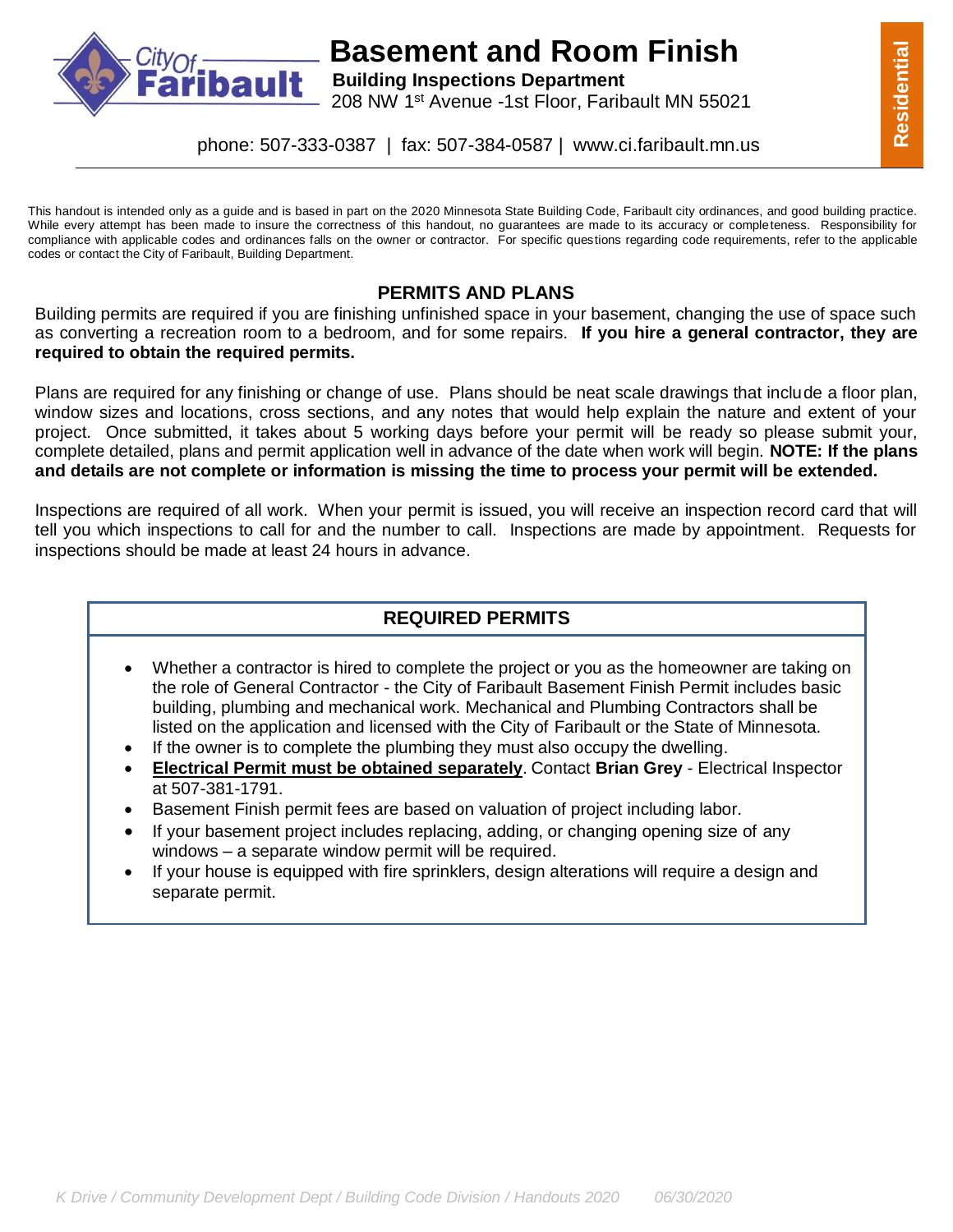



# **Basement and Room Finish**<br>**bault** Building Inspections Department

**Building Inspections Department**

208 NW 1st Avenue -1st Floor, Faribault MN 55021

phone: 507-333-0387 | fax: 507-384-0587 | www.ci.faribault.mn.us



### **GENERAL CODE INFORMATION**

- $\triangleright$  Ceiling heights in basements should be a minimum of 6'4".
- $\triangleright$  Stairway illumination is required.
- Bedrooms must be at least 70 square feet in area, not less than 7 feet in any horizontal dimension.
- $\triangleright$  Fireplaces and auxiliary heat sources may be installed in basements but must be installed in strict accordance with the manufacturer's written instructions.

### **GENERAL FRAMING INFORMATION**

- Non-bearing wood framed walls may be 2X4 studs at 16 or 24 inches on center. Walls must have a bottom plate and at least a single top plate. Plates in contact with concrete floors must be treated wood, redwood, or cedar. For stud size and spacing for bearing walls, contact the Building Department. Wood used for framing soffits may be 2X material.
- $\triangleright$  Headers in non-bearing walls may consist of a 2X4 laid flat for openings up to 8 feet wide. No cripples or blocking are required above the header provided the distance from the header to the floor joist above is not more than 24 inches.
- $\triangleright$  Do not remove any existing partitions unless you have determined that they are not load bearing partitions. If any portion of a load bearing partition is to be removed or altered, a header or beam must be installed to transfer the load to a footing; detailed information of load bearing wall changes must be included with your application for permit and prior approval from the building department is be required.
- *Treated* wood furring strips not less than 1X2 inches may be attached directly to the interior of exterior masonry or concrete walls below grade or untreated strips may be used if an approved vapor retarder is installed between the wall and the furring strips.
- $\triangleright$  Wood veneer paneling must be placed on wood framing spaced not more than 16 inches on center. Wood veneer paneling less than ¼ inch nominal thickness must have not less than a 3/8 inch gypsum board backer.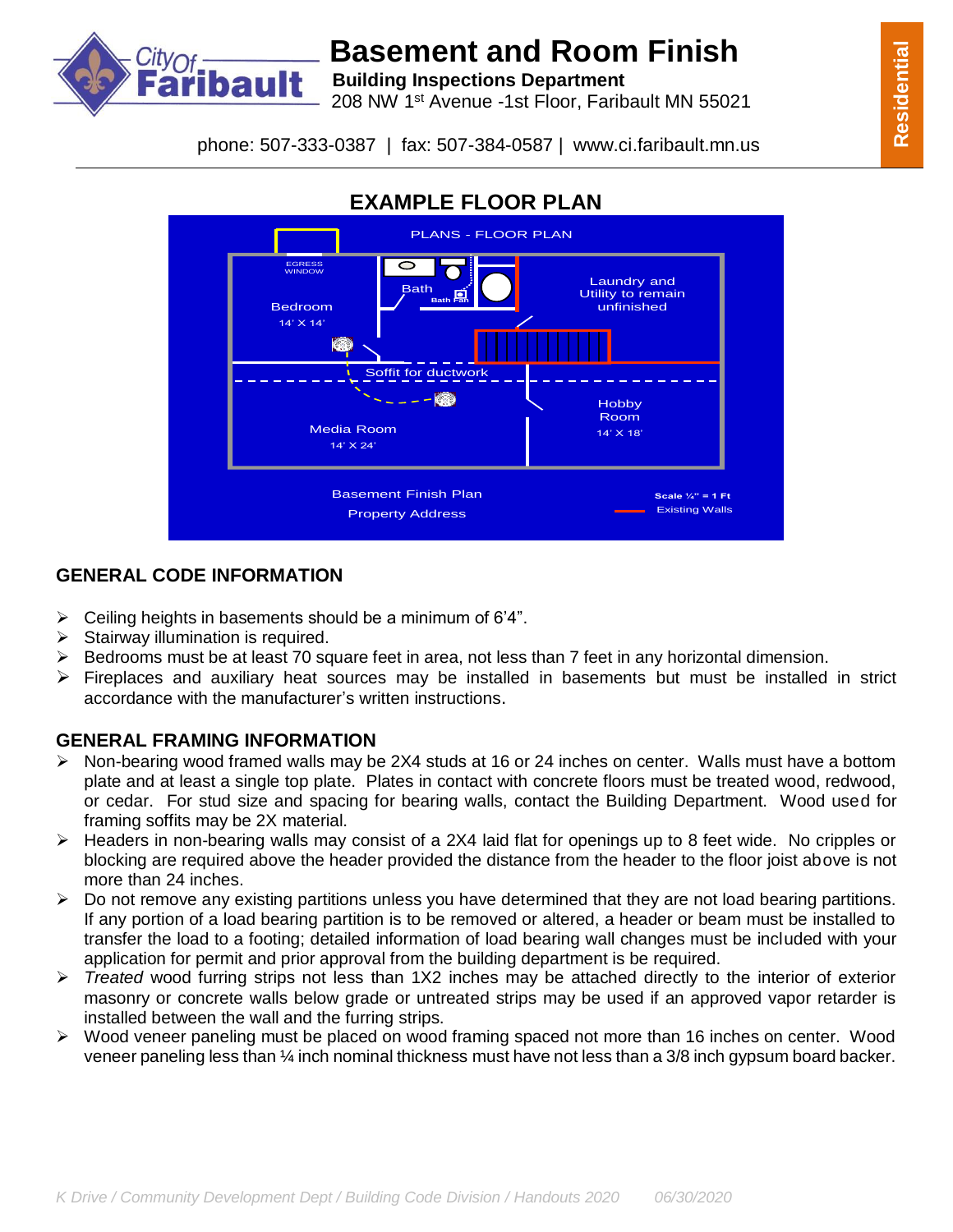

# **Basement and Room Finish**<br>**bault** Building Inspections Department

**Building Inspections Department** 208 NW 1st Avenue -1st Floor, Faribault MN 55021

phone: 507-333-0387 | fax: 507-384-0587 | www.ci.faribault.mn.us

### **DRILLING AND NOTCHING OF FRAMING MEMBERS**

- $\triangleright$  Drilling and notching of open web trusses, laminated veneer lumber (LVL) beams is not permitted without an approved design from the manufacturer or a structural engineer.
- $\triangleright$  Drilling and notching of I-joists is permitted in accordance with the manufacturers written installation instructions. You should obtain a copy of these instructions before starting any work. The Building Department has a handout on Cutting, Notching and Boring framing members that should be used as a guide for repairs.
- $\triangleright$  When piping or ductwork is placed in or partly in an exterior wall or interior load bearing wall, and a notch that is greater than 50% of the top plate width a galvanized metal tie not less than .054 inch thick and 1  $\frac{1}{2}$ inches wide shall be fastened across the opening. The tie shall extend a minimum of 6" beyond the opening on each side and each side shall be fastened with not less than  $8 - 10d - 1\frac{1}{2}$  nails. R602.6.1

### **PLUMBING CODE MN 4714**

- $\triangleright$  The current Minnesota plumbing code can be viewed at the following website or purchased through the MN bookstore. http://www.iapmo.org/Pages/MinnesotaPlumbingCode.aspx
- $\triangleright$  PVC (white) & ABS (black) plumbing pipes may not be glued together. If attachment from PVC to ABS is necessary it must be done so by approved transition couplings.
- $\triangleright$  Plastic drain, waste, and vent piping shall be minimum schedule 40.
- Water supply sizing is based on fixture units, water pressure, and the total length of water supply run. For a typical bathroom with one or two sinks, one tub or shower, and one toilet – no more than 2 fixtures shall be supplied with a  $\frac{1}{2}$ " supply; therefore,  $\frac{3}{4}$ " piping shall be supplied to the bathroom group with  $\frac{1}{2}$ " branches from this supply.
- $\triangleright$  Toilets must be installed in a space at least 30 inches wide (minimum 15" from center of toilet to finished wall or surface) and at least 24 inches of clear space must be provided in front of the toilet bowl.
- $\triangleright$  Shower compartments shall have minimum 1024 square inches and be capable of encompassing a 30 inch circle.
- Shower receptors built on site shall be tested for water tightness. (See MN Plumbing Code IAPMO IS 4-2006 for installation standards)
- $\triangleright$  Factory installed tile flange is required when a bathtub is to be placed against any wall.
- $\triangleright$  Anti-scald control devices combination tub/shower and shower valve must be of the thermostatic, pressurebalancing, or combination thermostatic and pressure-balancing type in accordance with ASSE Standard 1016.
- $\triangleright$  Where plumbing fixtures come in contact with the wall or floor, the joint between the fixture and the wall or floor shall be sealed.
- $\triangleright$  All plumbing clean-outs, traps, and valves shall remain accessible.
- $\triangleright$  Concealed trap used under a shower must be an all glue type trap.
- $\triangleright$  All pipes passing through framing members within 1" of the exposed framing shall be protected by a steel plate not less than No. 18 gage in thickness. The steel nail plate shall extend along the framing member not less than 1 ½" beyond the outside diameter of the pipe or tubing.
- $\triangleright$  New hot water supply piping is to be insulated to an R-3.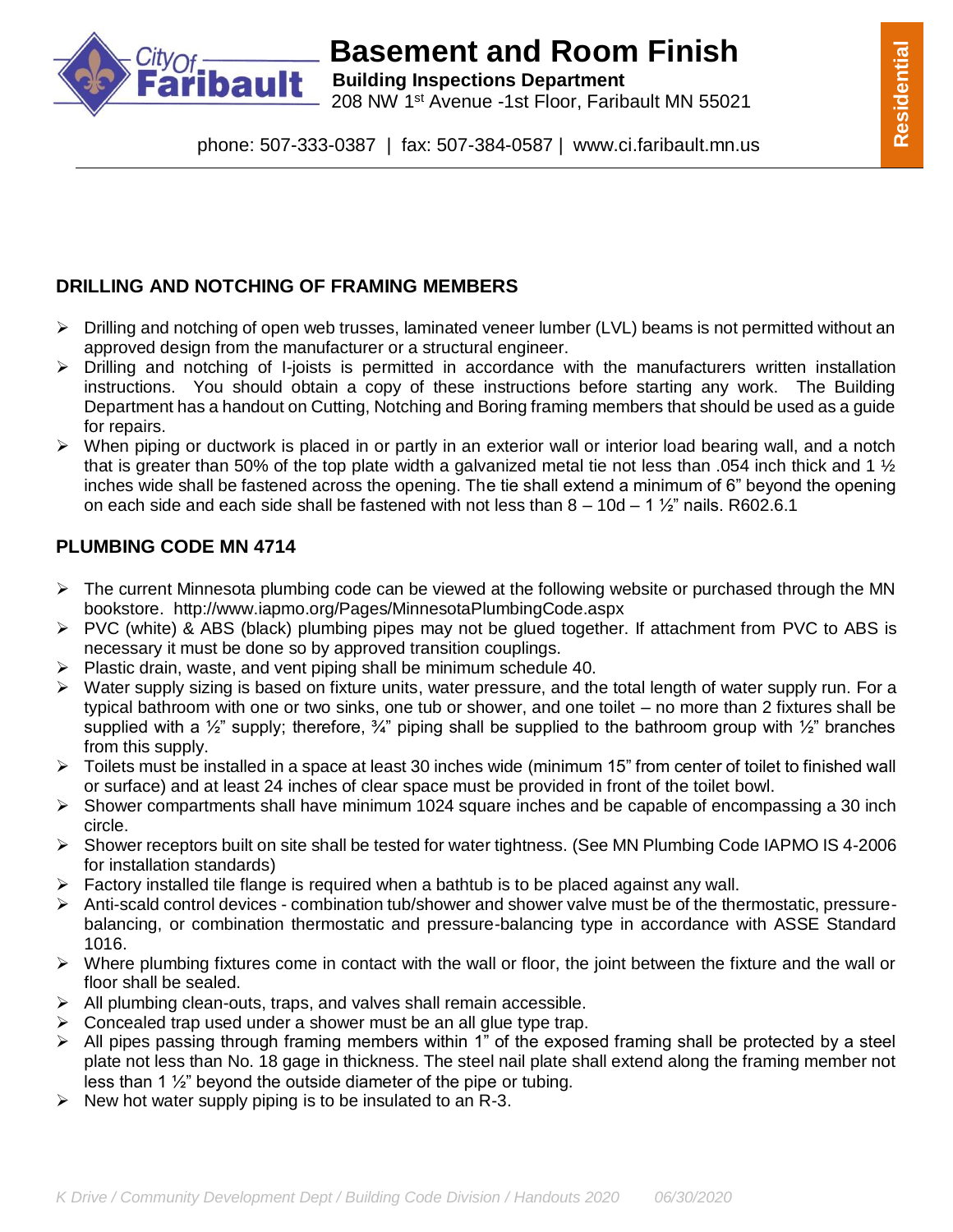

# **Basement and Room Finish Basement and Room Finish**

**Building Inspections Department** 208 NW 1st Avenue -1st Floor, Faribault MN 55021

phone: 507-333-0387 | fax: 507-384-0587 | www.ci.faribault.mn.us

#### **MECHANICAL CODE MN 1346**

- $\triangleright$  Bathrooms must be provided with ventilation via a window with at least 1.5 square feet of open area or a mechanical exhaust fan with a minimum rating of 50 cfm. Flexible duct is permitted; however, rigid metal duct creates much less resistance to air flow and will improve the efficiency of your bath fan. The bath fan exhaust duct shall be insulated to a minimum R3.3 for a minimum 3 feet from exterior wall. The exhaust outlet must be at least 3 feet from all operable doors, windows, and 10 feet from all mechanical air intakes.
- $\triangleright$  Each habitable room shall have heat supply and cold return air.
- **New supply ducts to be sealed with an approved mastic sealant or UL-181 listed tape at duct seams.**
- **Heat supplies and cold air returns shall all be ducted. Building cavities shall not be used for return air or as ducts.**

#### **COMBUSTION AIR FOR FURNACES AND WATER HEATERS**

 $\triangleright$  If you are enclosing the space housing your furnace and/or water heater, you may need to provide additional combustion air by installing an exterior combustion air duct or providing transfer openings in the enclosing walls or doors.

#### **INSULATION**

- > Houses built prior to June 1<sup>st</sup> 2009, which has either interior or exterior foundation insulation, adding additional foundation insulation is not recommended (could cause moisture issues).
- $\triangleright$  For houses built after June 1<sup>st</sup> 2009, existing foundation insulation details shall be included on your plan, along with any additional planned insulation.
- $\triangleright$  All rigid foam board insulation must be covered with  $\frac{1}{2}$  -inch gypsum board unless the foam plastic is approved for use without the covering.

### **SMOKE ALARMS**

 $\triangleright$  Alarms must be located in each bedroom and on each floor of the dwelling including the basement. Alarms must be installed in accordance with the manufacturers written instructions. Where framing is exposed, alarms must be hard wired with a battery backup and must be interconnected with other hardwired alarms. When framing is not exposed or it is not feasible to hardwire a smoke alarm, battery powered detectors may be used. Interconnection can also be achieved with a wireless system.

#### **CARBON MONOXIDE ALARMS**

 $\triangleright$  Every single family dwelling and every multifamily dwelling unit shall be provided with a minimum of one approved and fully operational carbon monoxide alarm installed outside of but within ten (10) feet of each room lawfully used for sleeping purposes. If bedrooms are located on separate floors additional carbon monoxide alarms would be necessary outside of but within ten feet of these areas. If bedrooms are located in separate areas (on the same level), additional carbon monoxide alarms are required outside of but within ten (10) feet of these sleeping rooms. It is important that these devices be installed in accordance with the manufacturer's installation instructions and not be placed in 'dead' air pockets such as corners of rooms, at the junction of walls and ceilings or within thirty-six (36) inches of ventilation duct.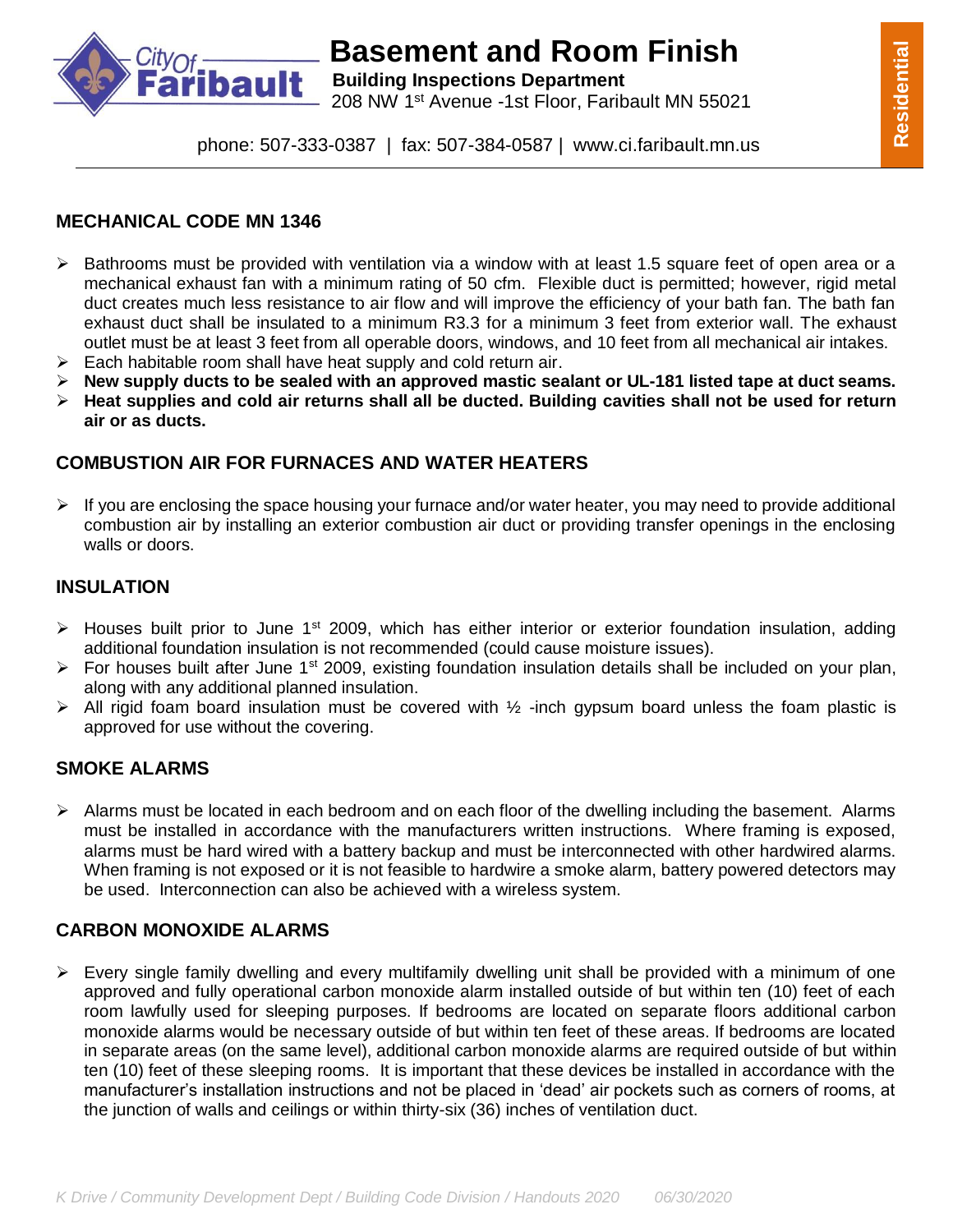

# **Basement and Room Finish<br><b>bault** Building Inspections Department

**Building Inspections Department** 208 NW 1st Avenue -1st Floor, Faribault MN 55021

**Residential**

Residential

### **EMERGENCY ESCAPE AND RESCUE OPENINGS**

- $\triangleright$  Emergency escape and rescue openings are required in any room used for sleeping purposes (bedrooms) and in basements. If you are constructing a new home, the code requires that you put an emergency escape and rescue opening in each bedroom. It also requires one in the basement.
- $\triangleright$  In existing homes, you must provide an emergency escape and rescue opening if you create a new bedroom or expand an existing bedroom or your basement. If you have a bedroom in the basement, the emergency escape and rescue opening in that bedroom suffices for the basement. In this case you would not need to provide another opening just for the basement.
- $\triangleright$  A window used as an emergency escape and rescue opening must satisfy all four of the Minnesota Residential Code requirements:
	- 1) Minimum width of opening: 20 in.
	- 2) Minimum height of opening: 24 in.
	- 3) Minimum net clear opening: 5.7 sq. ft. (5.0 sq. ft. for ground floor).
	- 4) Maximum sill height above floor: 44 in.
- $\triangleright$  The window must have a minimum net clear opening of 5.7 sq. ft. Net clear opening refers to the actual free and clear space that exists when the window is open. It is not the rough opening size or the glass panel size, but the actual opening a person can crawl through.
- $\triangleright$  The window opening must be operational from the inside without keys or tools. Bars, grilles and grates may be installed over windows but must be operational without tools or keys and still allow the minimum clear opening.

#### **Do the math**

 $\triangleright$  At first glance, you might assume that a 20-in. by 24-in. window would be acceptable for emergency escape or rescue. However, those dimensions would yield a net clear opening of only 3.3 sq. ft. To achieve the required net clear opening of 5.7 sq. ft., a 20-in. wide window would have to be 42 in. high. Likewise, a 24 in. high window would have to be 34 in. wide.



**IMPORTANT NOTE:** Verify existing egress windows are operable – prior to final inspection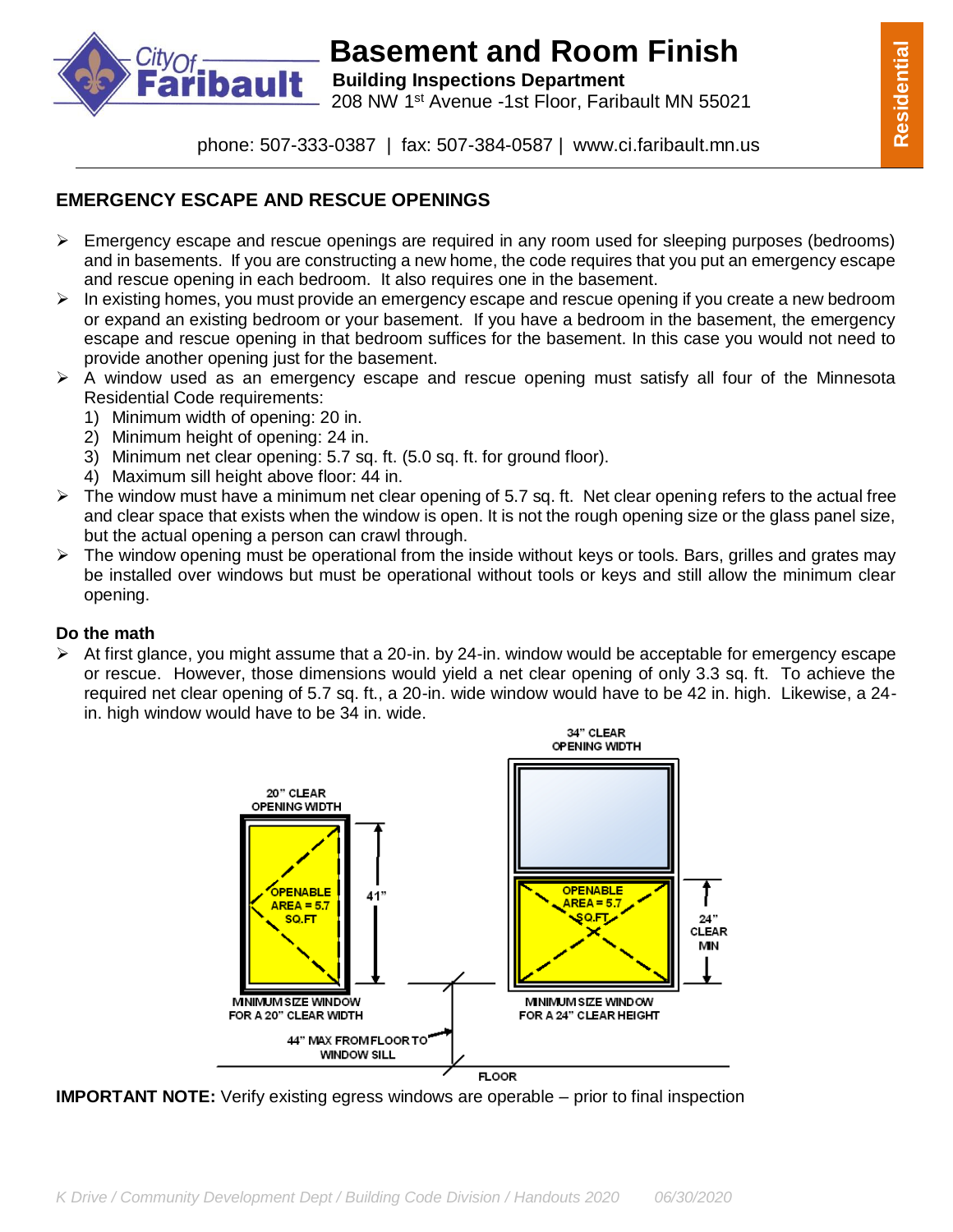

# **Basement and Room Finish<br><b>bault** Building Inspections Department

**Building Inspections Department** 208 NW 1st Avenue -1st Floor, Faribault MN 55021

phone: 507-333-0387 | fax: 507-384-0587 | www.ci.faribault.mn.us

FIREBLOCKING is intended to block the spread of fire from one *concealed* space to another.

- $\triangleright$  Fireblocking shall be installed and inspected as part of the framing or insulation inspection. Improper fireblocking is a common reason for inspection failure. Fireblocking is required and shall be installed as listed below prior to the installation of any wall covering material.
- **R302.11 Fireblocking**: In combustible construction, fireblocking shall be provided to cut off all concealed draft openings (both vertical and horizontal) and to form an effective fire barrier between stories, and between a top story and the roof space. Fireblocking shall be
- $\triangleright$  provided in wood-frame construction in the following locations:
	- 1. In concealed spaces of stud walls and partitions, including furred spaces (open space between foundation wall and framed wall) and parallel rows of studs or staggered studs, as follows:
	- Vertically at the ceiling and floor levels.

2.

Horizontally at intervals not exceeding 10 feet

At all interconnections between concealed vertical and horizontal spaces such as

occur at soffits, drop ceilings and cove ceilings.